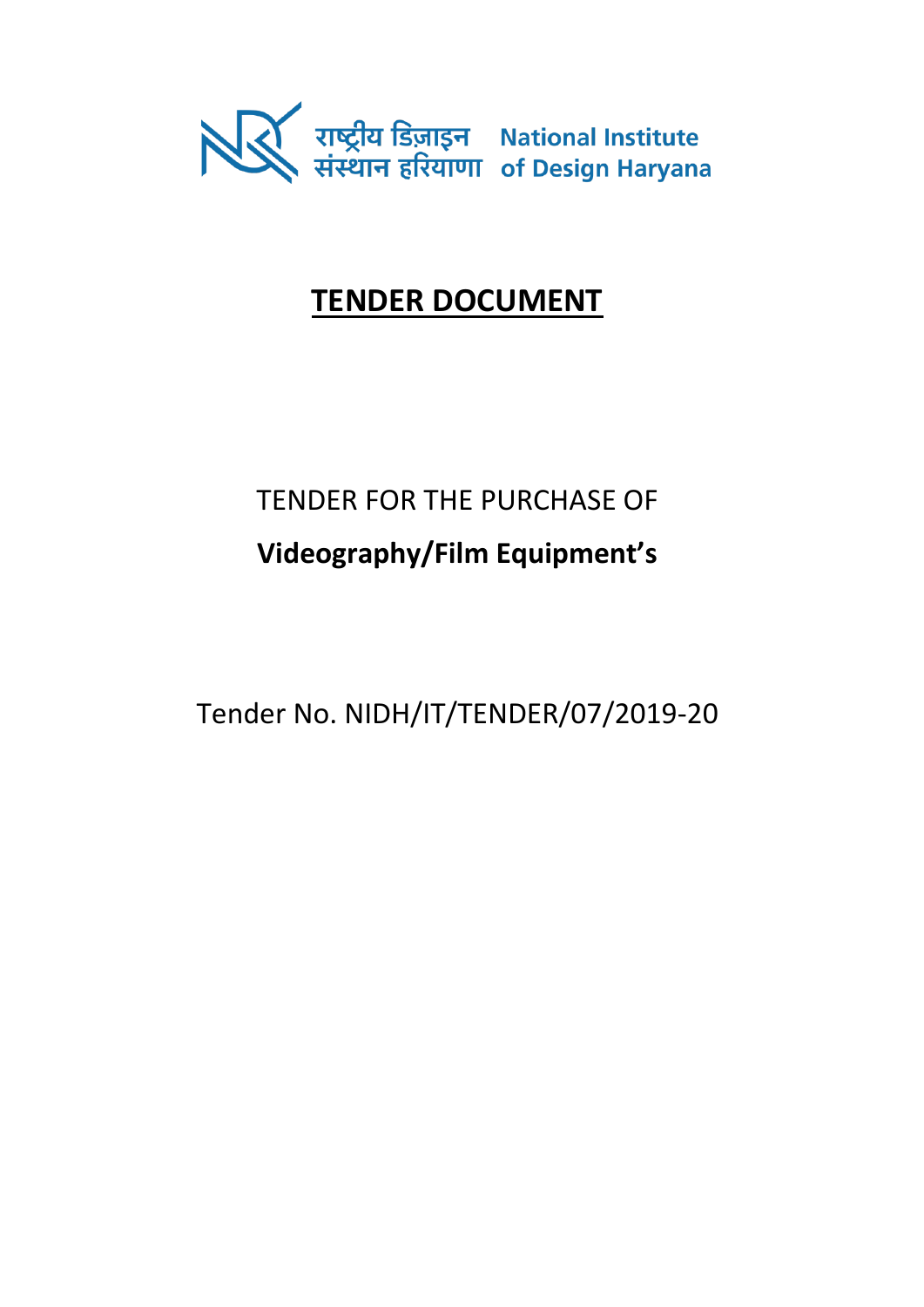### **List of Annexures**

| Annexure     | <b>Particulars in annexures</b>       | Page No. |
|--------------|---------------------------------------|----------|
|              | <b>Detailed Specifications</b>        | 6        |
| $\mathbf{I}$ | Format for Forwarding letter          | 10       |
| Ш            | Format for Technical Compliance Sheet | 11       |
| IV           | Format for User List                  | 15       |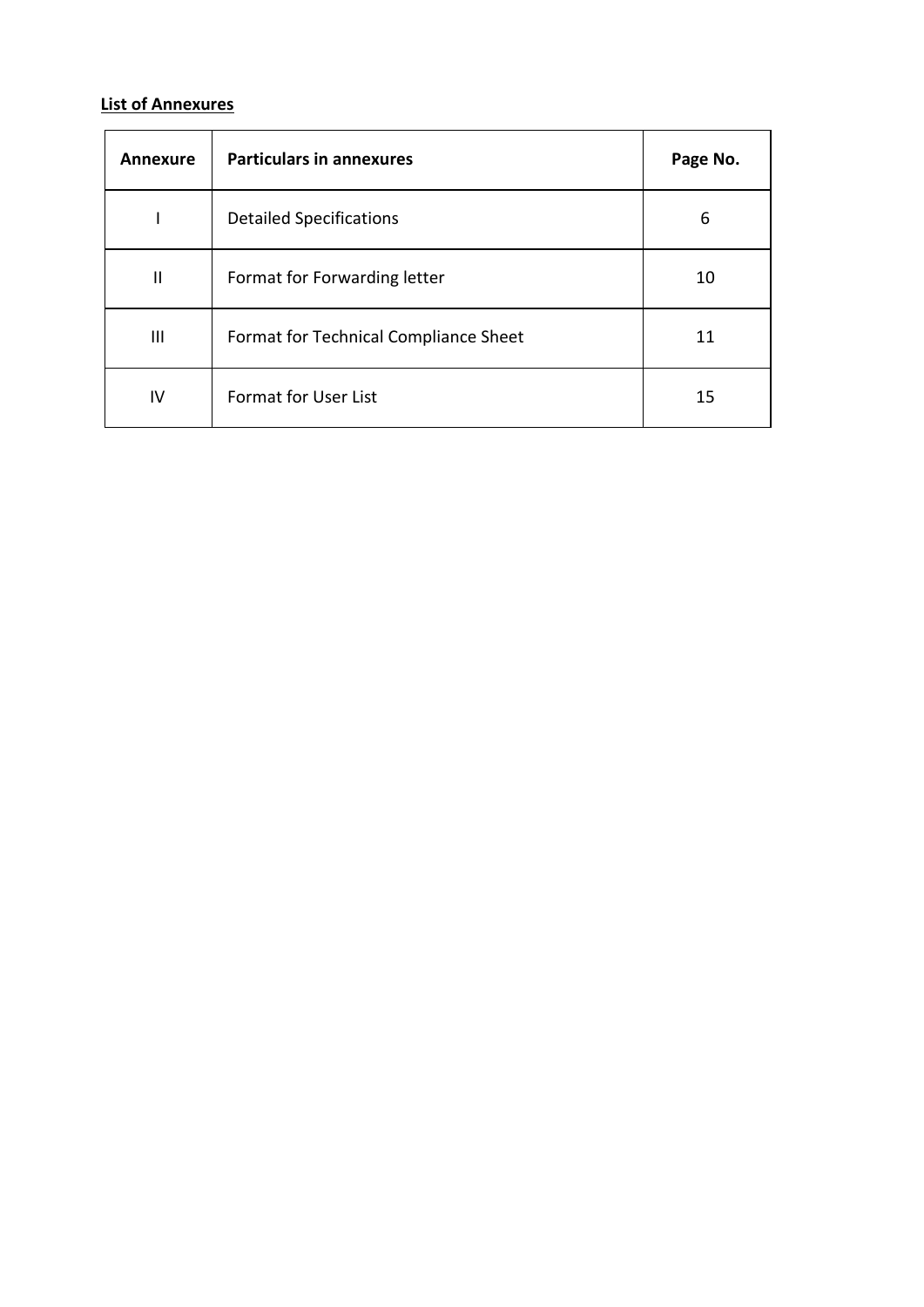### **National Institute of Design Haryana (Kurukshetra)**  *(An Autonomous institute under DPIIT, Ministry of Commerce & Industry, Govt. of India)*

#### **Tender No. NIDH/IT/TENDER/07/2019-20 Dated: 20.02.2020**

### **TENDER FOR THE PURCHASE OF VIDEOGRAPHY/FILM EQUIPMENT'S**

#### **LAST DATE FOR SUBMISSION: 05.03.2020 (within 03:00 PM)**

**To be submitted to: Deputy Registrar, National Institute of Design Haryana, Kurukshetra** 

| 1. | Name of the Firm/Agency:    |                |
|----|-----------------------------|----------------|
| 2. | Address of the Firm/Agency: | Tel:<br>Email: |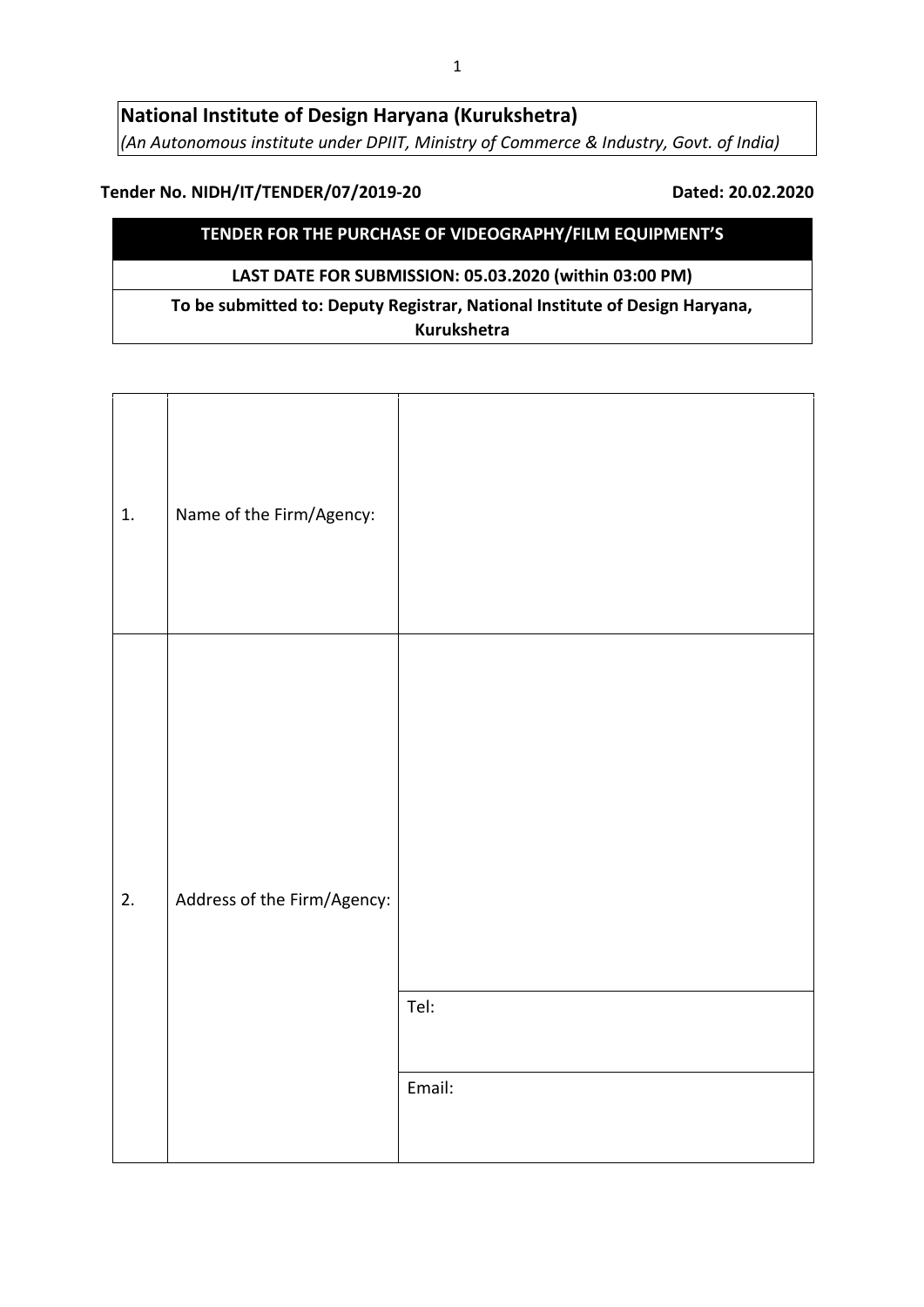| <b>Tender</b>  |                                                                            |              |                                                                                             |                                         |                                                                                |
|----------------|----------------------------------------------------------------------------|--------------|---------------------------------------------------------------------------------------------|-----------------------------------------|--------------------------------------------------------------------------------|
|                | <b>Item/Specifications (as</b><br>per attached Document)                   |              | TO BE FILLED BY THE FIRM/AGENCY<br>(INDICATE BRAND / MODEL QUOTED FOR,<br>UNLESS SPECIFIED) |                                         |                                                                                |
| S.No           |                                                                            | Make & Model | Qty.                                                                                        | <b>UNIT</b><br><b>RATE</b><br>In $(Rs)$ | <b>TOTAL RATE WITH</b><br><b>ALL TAXES &amp;</b><br><b>CHARGES</b><br>(In Rs.) |
| $\mathbf{1}$   | 61 MegaPixel Mirror-less<br>full frame Camera                              |              | 02                                                                                          |                                         |                                                                                |
| $\overline{2}$ | 50 mm f/1.8 lens                                                           |              | 02                                                                                          |                                         |                                                                                |
| 3              | 24-70 mm f2.8 lens                                                         |              | 02                                                                                          |                                         |                                                                                |
| 4              | 85 mm f/1.4 lens                                                           |              | 02                                                                                          |                                         |                                                                                |
| 5              | 70-200 mm f2.8                                                             |              | 02                                                                                          |                                         |                                                                                |
| 6              | 14 mm f/2.8 lens                                                           |              | 02                                                                                          |                                         |                                                                                |
| $\overline{7}$ | Slider with video head and<br>stand                                        |              | 02                                                                                          |                                         |                                                                                |
| 8              | Professional DSLR Nano<br>Handheld Camera<br>Steadycam Video<br>stabiliser |              | 02                                                                                          |                                         |                                                                                |
| 9              | 3-axis Handheld Electronic<br>Gimbal for DSLR Camera                       |              | 02                                                                                          |                                         |                                                                                |
| 10             | Heavy Duty Tripod with<br>fluid head                                       |              | 02                                                                                          |                                         |                                                                                |
| 11             | Reflector kit                                                              |              | 02                                                                                          |                                         |                                                                                |
| 12             | Baby light 1000 watt                                                       |              | 03                                                                                          |                                         |                                                                                |
| 13             | 1000 Watts LED Panel<br>Video Lights with stand                            |              | 03                                                                                          |                                         |                                                                                |
| 14             | Chroma Key kit with 3<br>point Continuous Video<br>Light                   |              | 02                                                                                          |                                         |                                                                                |
| 15             | Snoot                                                                      |              | 02                                                                                          |                                         |                                                                                |
| 16             | Display Monitor with 500<br><b>GB SSD</b>                                  |              | 02                                                                                          |                                         |                                                                                |
|                |                                                                            |              |                                                                                             | <b>Grand Total (In Rupees)</b>          |                                                                                |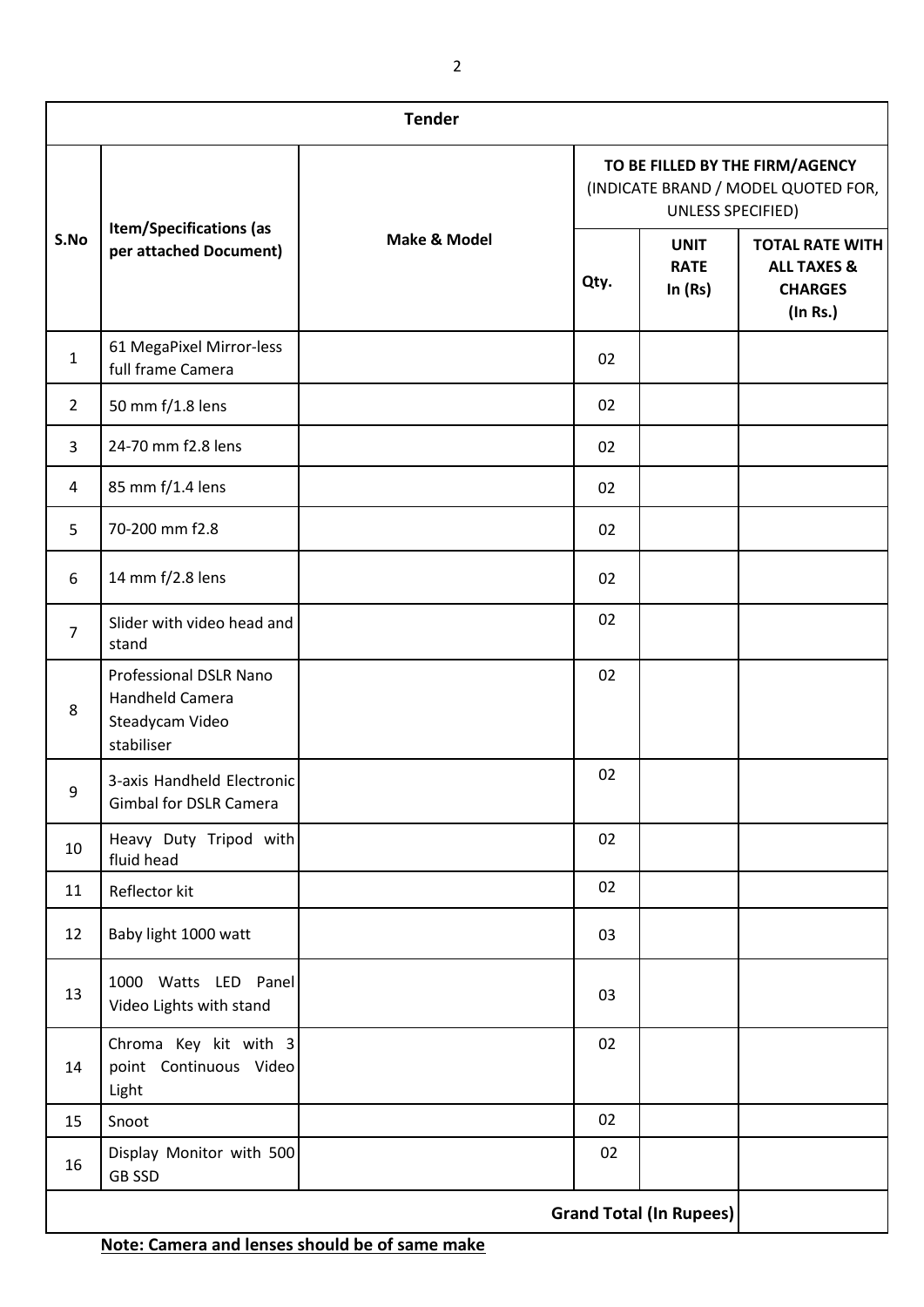### **Detailed Specifications of above items as per Annexure - I**

#### **TERMS & CONDITIONS:**

1. Tenders must be submitted by bearer or sent by post so as to reach the office latest by 03:00 PM **on 05.03.2020** in a sealed envelope addressed to the Deputy Registrar, NATIONAL INSTITUTE OF DESIGN HARYANA, Transit campus at Govt. Polytechnic Building, Village Umri, Kurukshetra 136131 duly accompanied by following.

- a) Forwarding letter on the Official letterhead of the firm/agency/company. **(Attached as Annexure II)**
- b) Supporting technical documentation (Product brochures, leaflets, manuals etc. of the brand items for which rates are quoted).
- 2. Tender will have to be submitted only on the numbered "Tender Paper" issued by NID Haryana. Each page of the "Tender Paper" including annexures should be signed by the authorized signatory of the firm with company seal.
- 3. Bidder should be either an Original Equipment Manufacturer (OEM) or should be authorized distributor/ authorized dealer/ authorized sales & service agent of the Original manufacturer. In case of authorised dealer, copy of Authorization Certificate of OEM should be attached.
- 4. The Annual Turnover of bidder should be average of Rs. 01 Crore (INR) in last 03 years. Audited/Authenticated copy of balance sheet and Profit/Loss account for last 03 years to be attached.
- c) And, should have a presence in the market from the past 4-5 years with experience in offering film/video equipment's. Copy of Supply/Work Order for similar items in different years in reputed organization in India as proof for Experience of 4-5 Years should be attached. (**Format attached as Annexure VI**)
- 5. Bidder should be a registered Company. (Copy of registration to be provided)
- 6. Tender should indicate the 'total rate for each item' which should be inclusive of all applicable Local Taxes, Octroi, Excise Duty, levies, transportation costs, insurance costs as well as all charges including installation charges on F.O.R, NID Haryana(Kurukshetra) Basis.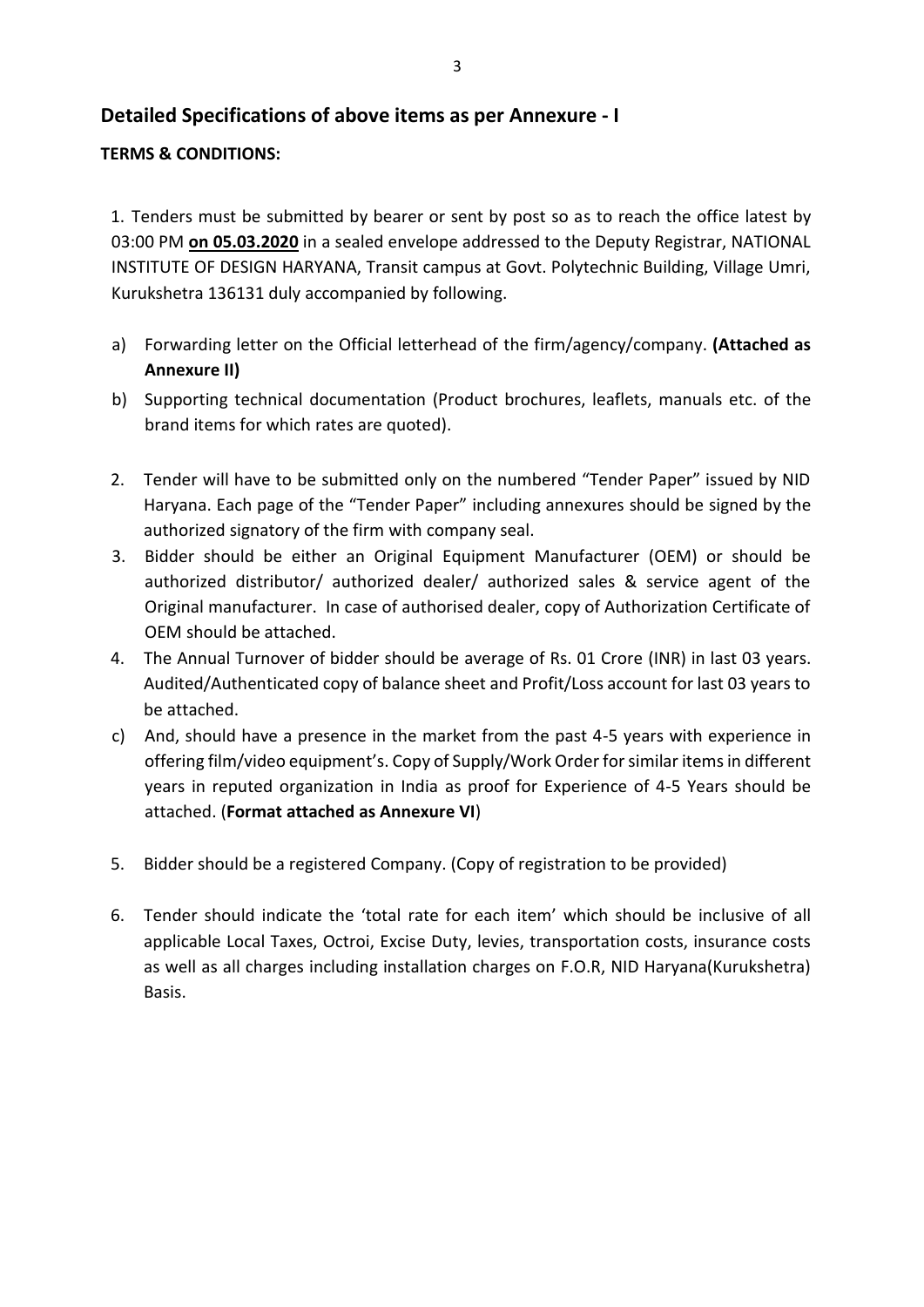- 7. **Earnest Money Deposit:**
	- **a. Each tenderer shall have to deposit a sum of Rs 40,000/ - (Rupees Forty thousand only) in Banker's cheque / Draft from any Nationalized Bank, drawn in favour of 'National Institute of Design Kurukshetra', payable at Kurukshetra, as Earnest Money Deposit.**
	- **b. The amount of Earnest Money will be refunded to the unsuccessful tenderer(s) without interest, through A/C payee cheque / Bank Transfer, after finalization of the tender and against surrender of the original Money Receipt (MR) towards EMD.**
	- **c. In case of successful tenderer, the EMD amount will be kept as Performance Security and refunded without interest after completion of 01 Year from the date of successful delivery & installation.**
	- **d. Non submission of EMD along with the tender will lead to rejection of the concerned tender.**
	- **e. Third party draft will not be accepted.**

#### 8. **Minimum 01 Years or more standard warranty.**

Bidder should provide Manufacturer's/Suppliers warranty Certificate.

- 9. Delivery and Installation must be completed in full **within 4-6 Weeks** of the placement of the formal order.
- 10. The products will be used for educational purposes. Any applicable academic institution discounts should be offered and stated clearly.
- 11. Director, NID Haryana reserves the right to accept or reject any offer and modify the total requirement at any stage without assigning any reason.
- 12. Any dispute arising out of the order of the purchase shall be subject to the exclusive jurisdiction of Court in Kurukshetra city only.

### 13. **Sealed envelope containing quotations should be superscribed with the words: "TENDER FOR THE PURCHASE OF VIDEOGRAPHY/FILM EQUIPMENT'S."**

- 14. Tendered rate should remain valid for at least 03 months from the last date fixed for submission of the tender. Institute reserves the right to reject part and incomplete Tender.
- 15. **Evaluation Criteria:** The quotation will be evaluated on the basis of total cost of the items of the quotation form (inclusive of all taxes and charges).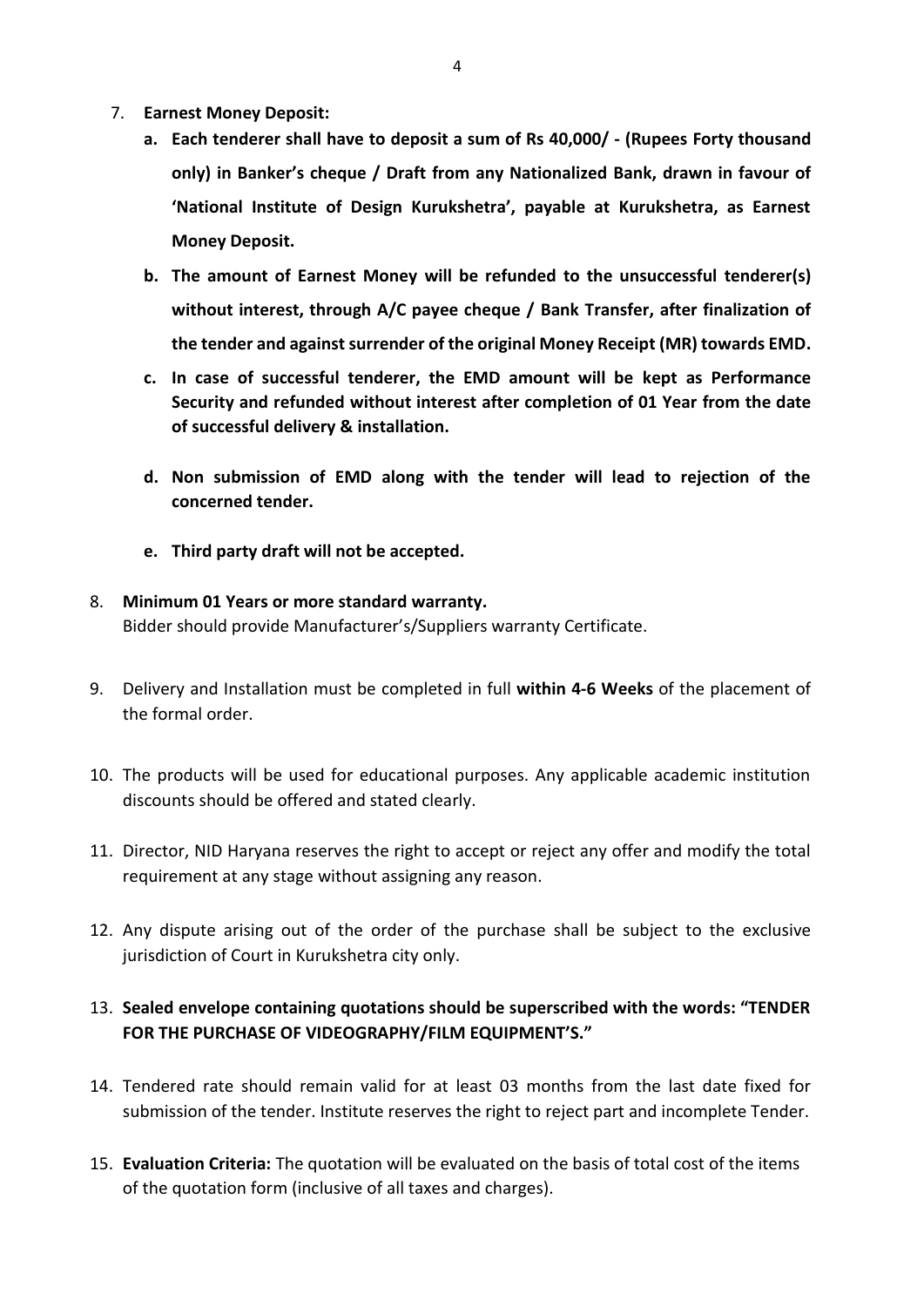#### **TERMS OF PAYMENT:**

- 1. Full payment on completion of supply, Installation, & testing subject to furnishing certificate to this effect by Deputy Registrar, National Institute of Design Haryana **within (01) one month** from the date of submission of bill complete in all respect.
- 2. If the supplier fails to deliver any or all of the goods or complete the installation within the period specified in the purchase order, NID Haryana shall without prejudice to its other remedies, deduct as liquidated damage **0.5 percentage** of the price of the delayed goods for every week or part thereof while making the payment.

Certified that we are quoting the above rates after having gone through the specifications mentioned in Annexure – I of each item individually in addition to 'Terms & Conditions' & 'Terms of Payment' mentioned above, which are agreed by us.

Dated:

**Signature of the authorized signatory with seal**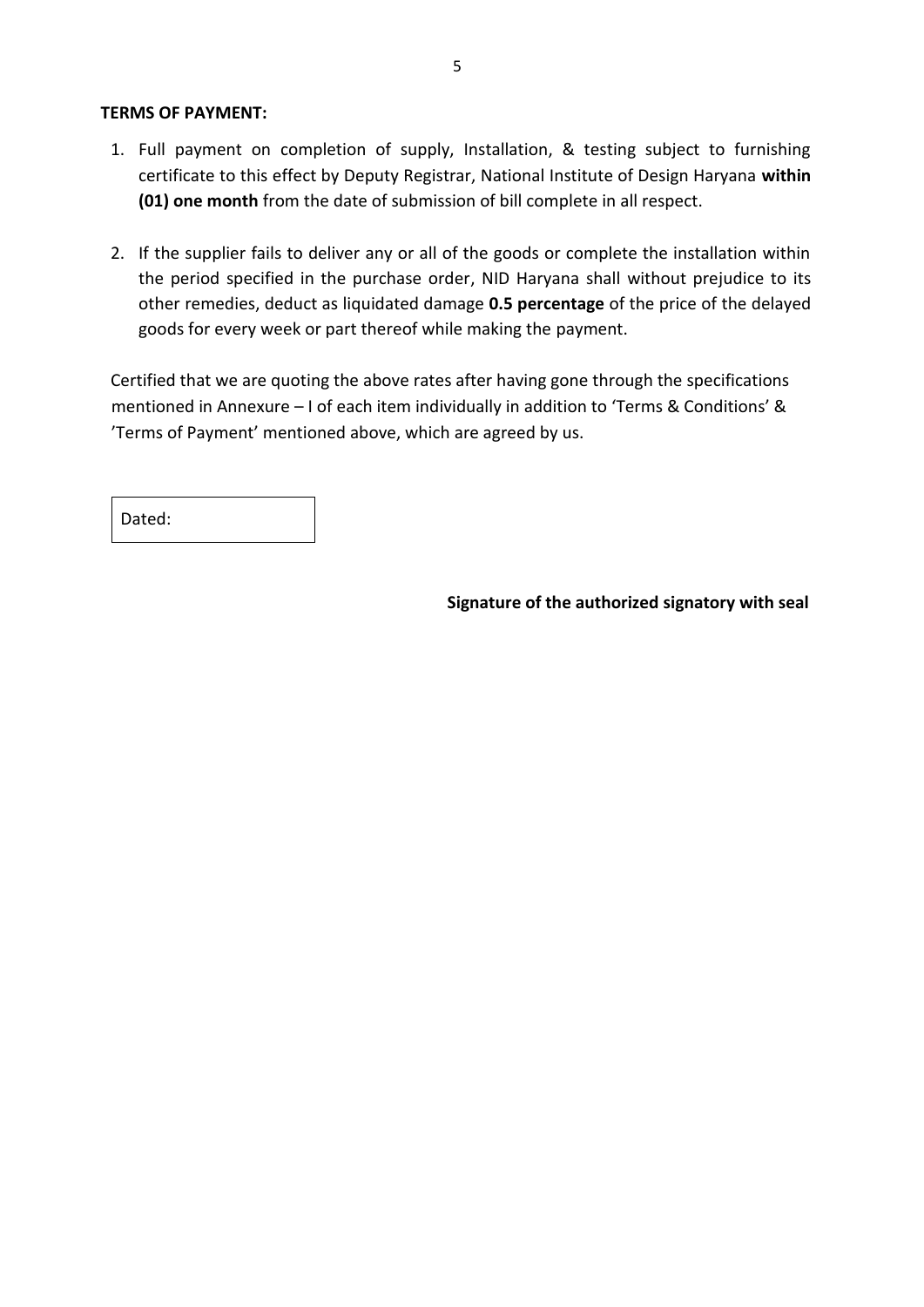|--|

| Camera | Quantity = $02$ |
|--------|-----------------|
|--------|-----------------|

| $\mathbf{1}$   | <b>Type</b>               | Mirror less camera                                                |
|----------------|---------------------------|-------------------------------------------------------------------|
| 2              | <b>Recording Media</b>    | SD, SDHC and SDXC Memory Cards                                    |
| 3              | <b>Lens Mount</b>         | <b>FE Mount</b>                                                   |
| 4              | <b>Total Pixels</b>       | Approx. 61.0 megapixels                                           |
| 5              | <b>Recording Format</b>   | MP4:                                                              |
|                |                           | Movie: MPEG-4 AVC/H.264                                           |
| 6              | <b>Image Format</b>       | JPEG, RAW C-RAW                                                   |
|                |                           | Video: MP4 (Movie: MPEG4 AVC/H.264*; Audio: AAC                   |
|                |                           | Audio: Linear PCM)                                                |
| $\overline{7}$ | <b>AF Points</b>          | 567 points (phase-detection AF)                                   |
| 8              | <b>Focusing Mode</b>      | One-Shot AF, AI Servo AF, AI Focus AF                             |
| 9              | <b>ISO Speed Range</b>    | 100-32000<br>100-12800,<br><b>ISO</b><br>equivalent, AUTO<br>(ISO |
|                |                           | selectable lower limit and upper limit)                           |
| 10             | <b>Shutter Speeds</b>     | 1/8000 to 30 sec                                                  |
| 11             | <b>Drive Mode</b>         | Single shooting, High and Low-speed continuous shooting           |
|                |                           | Continuous shooting (panning), Silent single and                  |
|                |                           | continuous shooting, Continuous: self-timer, 10-sec. Self-        |
|                |                           | timer/remote control, 2-sec. Self-timer/remote control            |
| 12             | <b>Shooting Modes</b>     | <b>Integrated Audio Speakers</b>                                  |
| 13             | <b>File Format</b>        | XAVC S, AVCHD format                                              |
| 14             | <b>4K Movie Recording</b> | Yes                                                               |
|                |                           |                                                                   |
| 15             | <b>Audio</b>              | <b>MICROPHONE</b>                                                 |
|                |                           | Built-in, stereo                                                  |
| 16             | <b>LCD Monitor Type</b>   | 7.5 cm (3.0-type) type TFT, liquid-crystal monitor                |
| 17             | <b>Touch Screen</b>       | supported                                                         |
| 18             | Connectivity              | Wi-Fi & Bluetooth connectivity                                    |
| 19             | Warranty                  | one year standard warranty.                                       |

**Lens 50 mm Quantity = 02** 

|   | Type                    | Prime lens |
|---|-------------------------|------------|
| 2 | Mount                   | FE.        |
| 3 | <b>Focal Length</b>     | 50 mm      |
| 4 | <b>Maximum Aperture</b> | f/1.8      |
| 5 | <b>Minimum Aperture</b> | f/22       |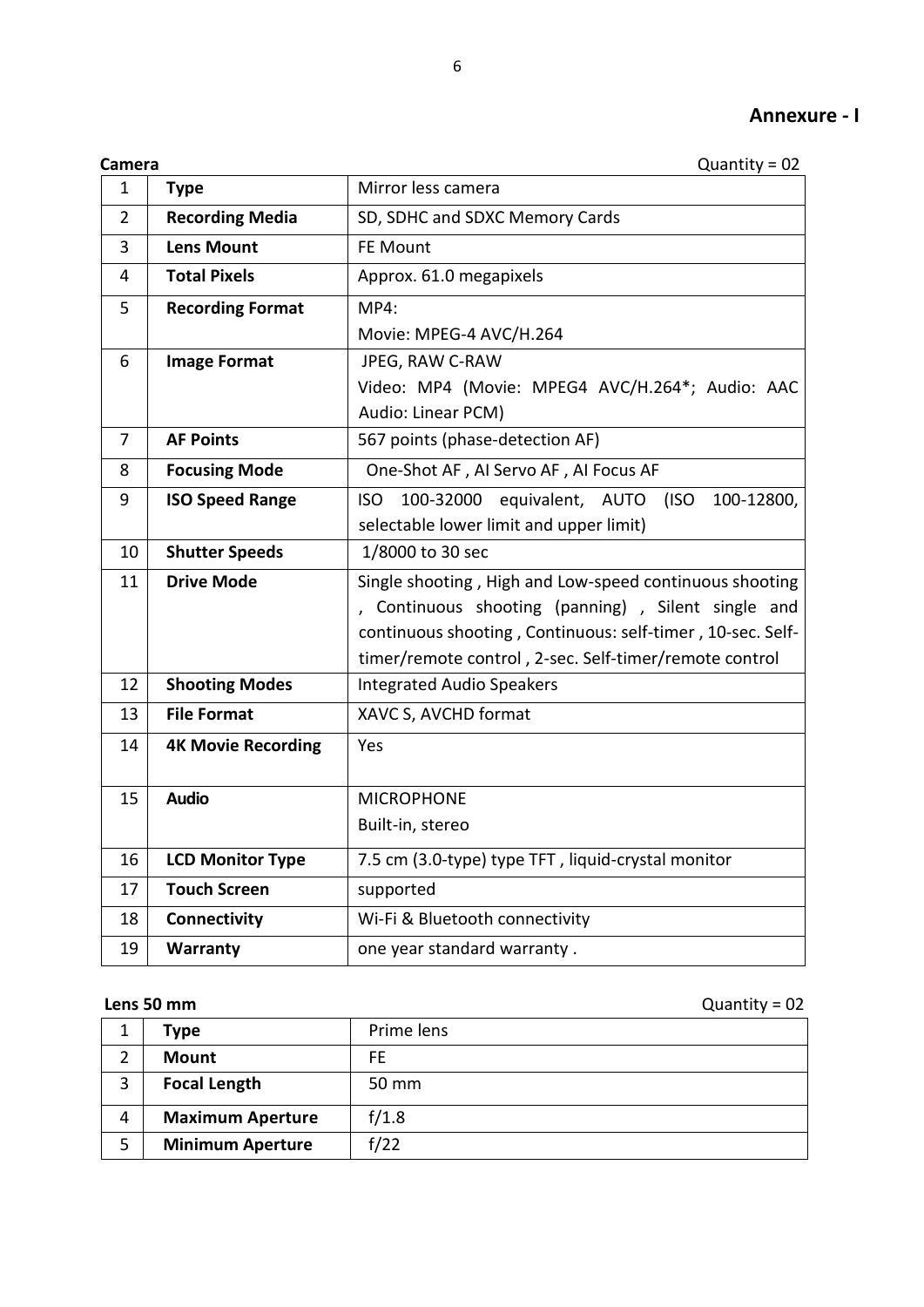#### **Lens 24-70 mm** Quantity = 02

|   | Type                    | Zoom lens |
|---|-------------------------|-----------|
|   | Mount                   | FE.       |
| 3 | <b>Focal Length</b>     | 24-70mm   |
| 4 | <b>Maximum Aperture</b> | f/2.8     |
| 5 | <b>Minimum Aperture</b> | f/22      |

**Lens 85 mm** Quantity = 02

|   | Type                    | Prime lens |
|---|-------------------------|------------|
|   | Mount                   | FE.        |
| 3 | <b>Focal Length</b>     | 85 mm      |
| 4 | <b>Maximum Aperture</b> | f/1.4      |
| 5 | <b>Minimum Aperture</b> | f/22       |

### **Lens 70-200 mm** Quantity = 02

|   | Type                    | Zoom lens |
|---|-------------------------|-----------|
|   | <b>Mount</b>            | FE.       |
| 3 | <b>Focal Length</b>     | 70-200mm  |
| 4 | <b>Maximum Aperture</b> | f/2.8     |
| 5 | <b>Minimum Aperture</b> | f/22      |

#### **Lens 14 mm** Quantity = 02

|   | Type                    | Prime lens |
|---|-------------------------|------------|
| ⌒ | Mount                   | FE.        |
| 3 | <b>Focal Length</b>     | 14 mm      |
| 4 | <b>Maximum Aperture</b> | f/2.8      |
| 5 | <b>Minimum Aperture</b> | f/22       |

### **Slider with Video Head Slider with Video Head C**

|   | Type               | Camera stabiliser      |
|---|--------------------|------------------------|
|   | Length             | Approx. $100 - 120$ cm |
| 4 | <b>Head Type</b>   | Video Fluidic Head     |
|   | <b>Item Weight</b> | $1.75$ kg.             |

#### **Nano Handheld Camera Steadicam Video stabiliser**  Quantity = 02

| Type                   | Camera stabiliser arm & vest |
|------------------------|------------------------------|
| <b>Head Dimensions</b> | 17.4cm x 10cm x 2.2cm        |
| <b>Camera Weighing</b> | Approx. 3.5 kg               |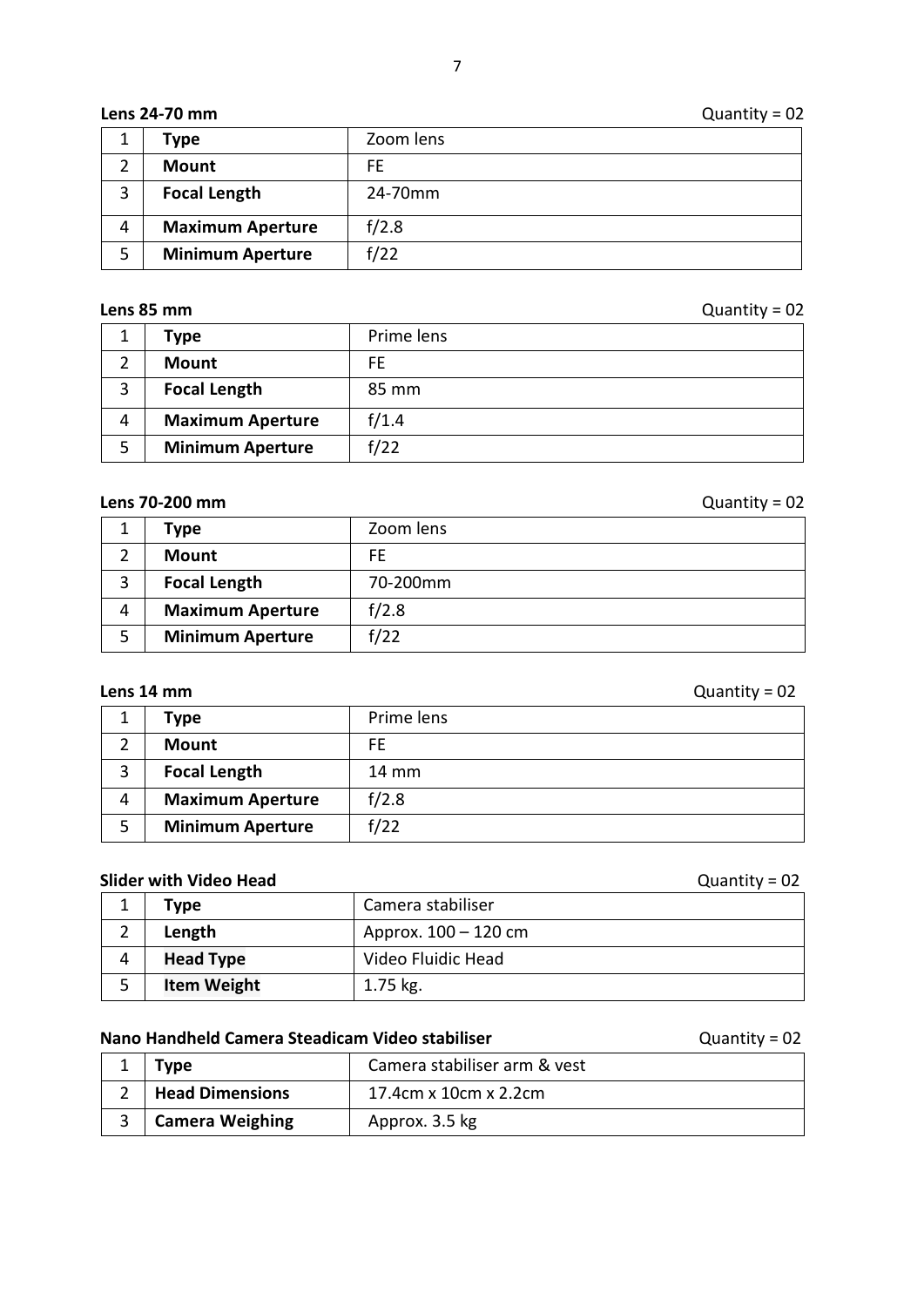#### **Gimbal-3 axis Quantity = 02**

| Type                   | 3 axis gimbal camera stabiliser |
|------------------------|---------------------------------|
| <b>Play Load</b>       | $650 - 4500$ gm                 |
| <b>Gimbal Weight</b>   | 1.75 kg without plate           |
| <b>Battery Runtime</b> | Approx. 5h                      |

#### **Tripod with Fluid Head CONSERVING TRIPOD CONSERVING TRIPOD CONSERVING TRIPOD Quantity = 02**

## **Type Heavy metal tripod Item Weight** Approx. 5.1 Kg **Maximum Height** Approx. 66.9" **Head Type** Fluid

#### **Reflector Quantity = 02**

|   | Type                       | Disc.                                       |
|---|----------------------------|---------------------------------------------|
|   | <b>Item Weight</b>         | $1.71$ Kg                                   |
| 3 | <b>Product Dimensions</b>  | $10 \times 10 \times 10$ cm                 |
| 4 | <b>Colors Of Surfaces</b>  | Translucent, Silver, Gold, White, and Black |
|   | <b>Oval Reflector Size</b> | 150 x 200 cm                                |

#### **Baby light with stand Department of the Contract of Contract Contract Contract Contract Contract Contract Contract Contract Contract Contract Contract Contract Contract Contract Contract Contract Contract Contract Contr**

|   | Type                      | Tungsten light            |
|---|---------------------------|---------------------------|
|   | <b>Material</b>           | Metal                     |
|   | Tube                      | Min.1000 wt. halogen tube |
| 4 | <b>Colour Temperature</b> | 3200 K                    |
|   | <b>Height Of Stand</b>    | 8 ft.                     |

#### **LED Panel Video Light LED Panel Video Light Quantity = 03**

|   |                           |              | $\tilde{}$ |
|---|---------------------------|--------------|------------|
| T | <b>Type</b>               | Led light    |            |
| 2 | <b>Watts</b>              | Min.1000 wt. |            |
| 3 | <b>Power Supply</b>       | Ac supply    |            |
| 4 | <b>Colour Temperature</b> | 2800-6500k   |            |
| 5 | <b>Size</b>               | $1x1$ ft     |            |

**Chroma kit Chroma kit Quantity = 03** 

|   | Type                | Green Screen                         |
|---|---------------------|--------------------------------------|
| 2 | Length              | Approx.9ft.-12 ft.                   |
|   | <b>Lights</b>       | Kino light / Led Light With Diffuser |
| 4 | <b>Stand</b>        | Metal                                |
| 5 | <b>Stand Height</b> | Approx. 8ft.                         |
| 6 | <b>Boom Rode</b>    | With Counter weight                  |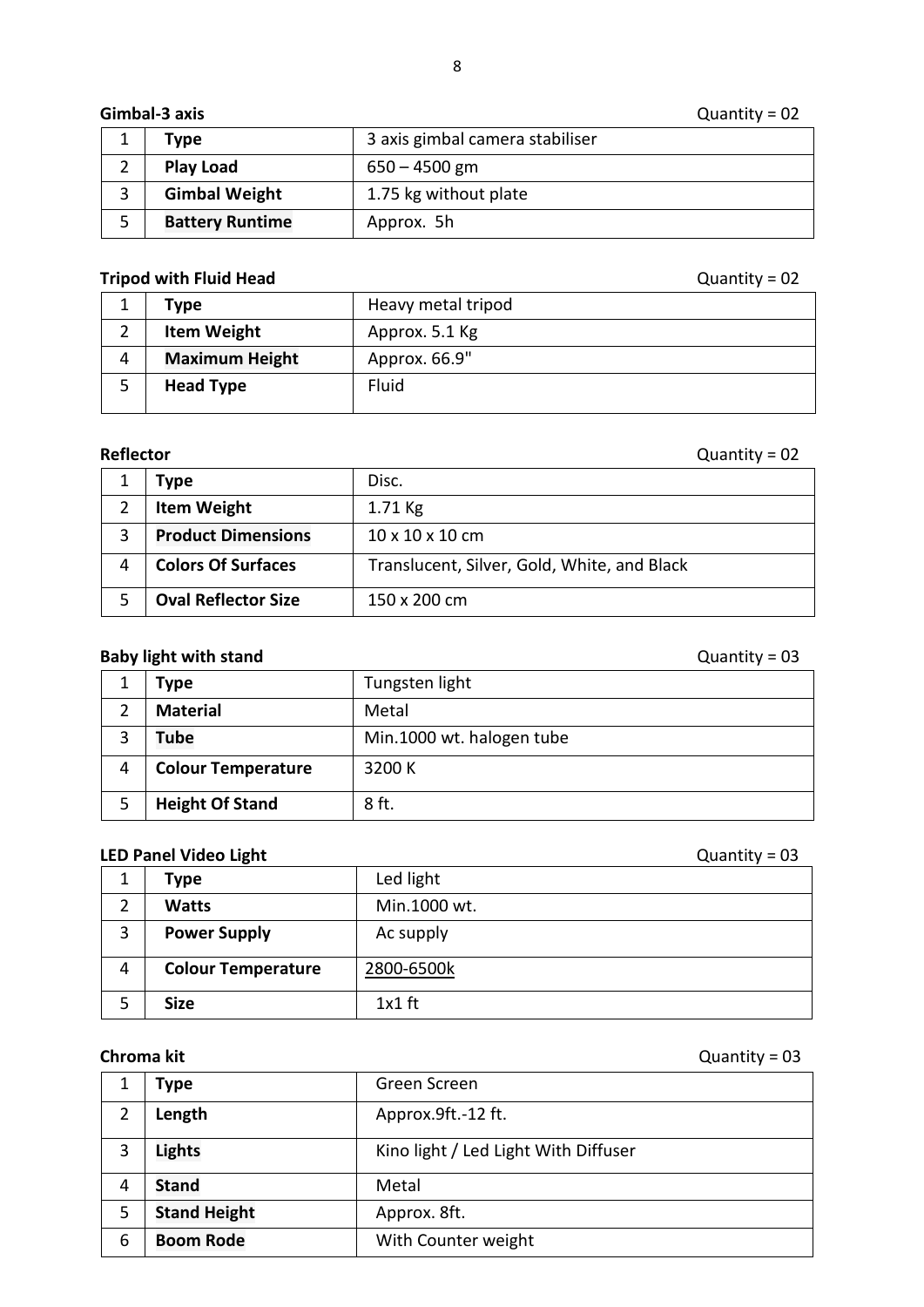**Atomos** Quantity = 02

| 1              | <b>Type</b>           | Display monitor                                                  |  |  |
|----------------|-----------------------|------------------------------------------------------------------|--|--|
| $\overline{2}$ | <b>Panel Type</b>     | IPS-Type LCD                                                     |  |  |
| 3              | <b>Display Size</b>   | $5.0'' / 12.7$ cm                                                |  |  |
| 4              | <b>Resolution</b>     | 1920 x 1080                                                      |  |  |
| 5              | Video                 | (HDMI<br>2.0<br>1<br>x HDMI<br><b>A</b><br>Output<br>Type        |  |  |
|                |                       | 1 x HDMI Type A (HDMI 2.0) Input                                 |  |  |
| 6              | <b>Video Format</b>   | 60/50/30/25/24<br>$(8/10 - Bit)$<br>$4:2:2$ ), DCI 4K:<br>HDMI   |  |  |
|                |                       | 120/60/50/30/25/24<br>60/50/30/25/24,1080p:<br>4K:<br><b>UHD</b> |  |  |
|                |                       | 1080i: 60/50,720p: 60/50                                         |  |  |
| 7              | <b>Storage</b>        | Minimum 500 gb                                                   |  |  |
| 8              | <b>Dc Input Power</b> | 6.2 to 16.8 VDC                                                  |  |  |
| 9              | <b>Battery Type</b>   | 1 x L-Series                                                     |  |  |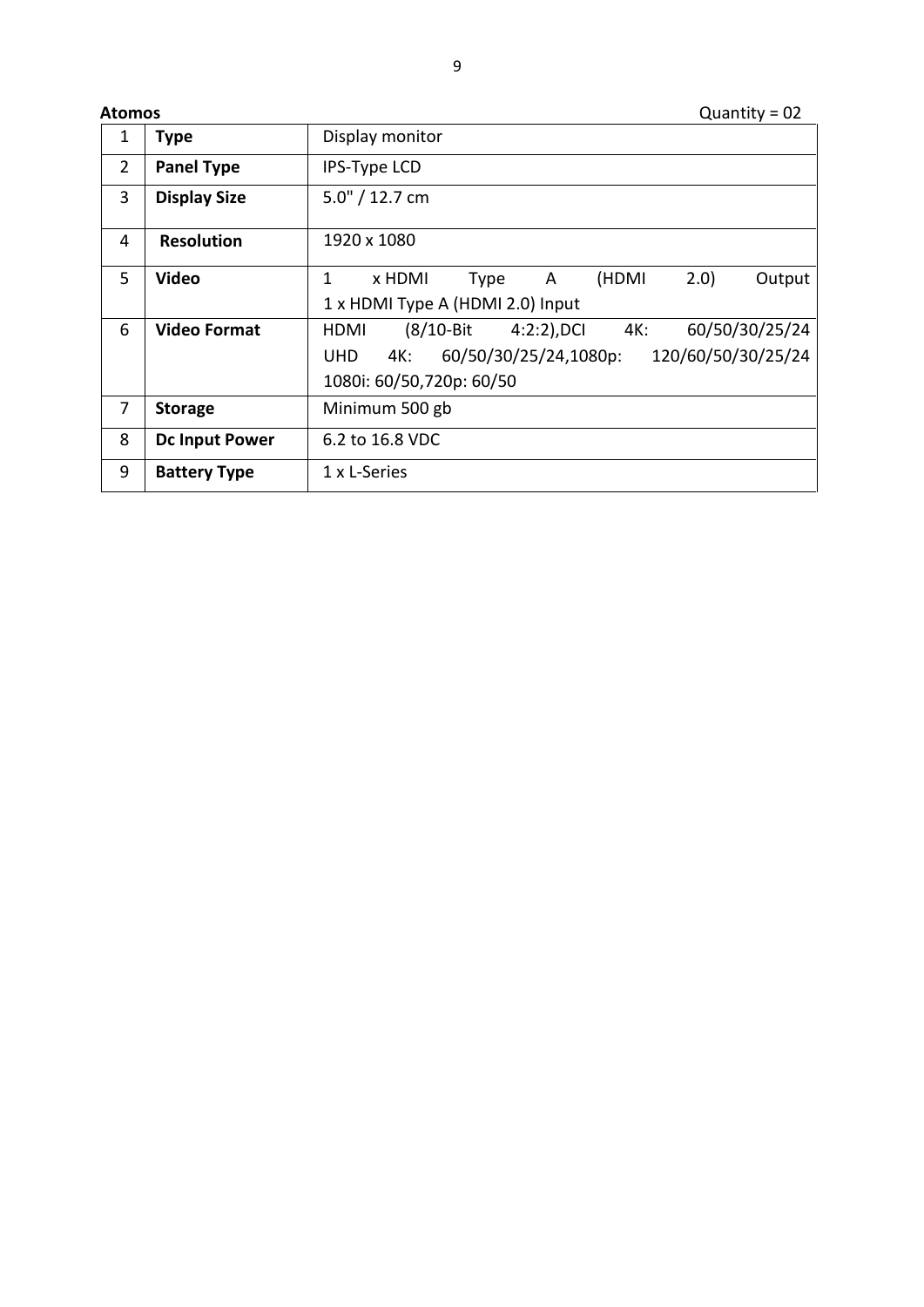#### **Forwarding Letter**

(To be submitted on company's letter head)

To

The Deputy Registrar, National Institute of Design Haryana Transit campus at Govt. Polytechnic Building Village Umri, Kurukshetra - 136131

Dear Sir,

#### **Sub: Tender for Purchase of Videography/Film Equipment's**

This is in reference to your above mentioned tender for the procurement of Videography/Film Equipment's. Having examined the tender document, the receipt of which is hereby duly acknowledged, we the undersigned, hereby submit our proposal along with necessary supporting documents.

Further, we agree to abide by all the terms and conditions as mentioned in the tender document. We have also noted that NID Haryana reserves the right to consider/ reject any or all applications without assigning any reason thereof.

Date: ...../...../2020 **Date:** 2020

Name:

Designation: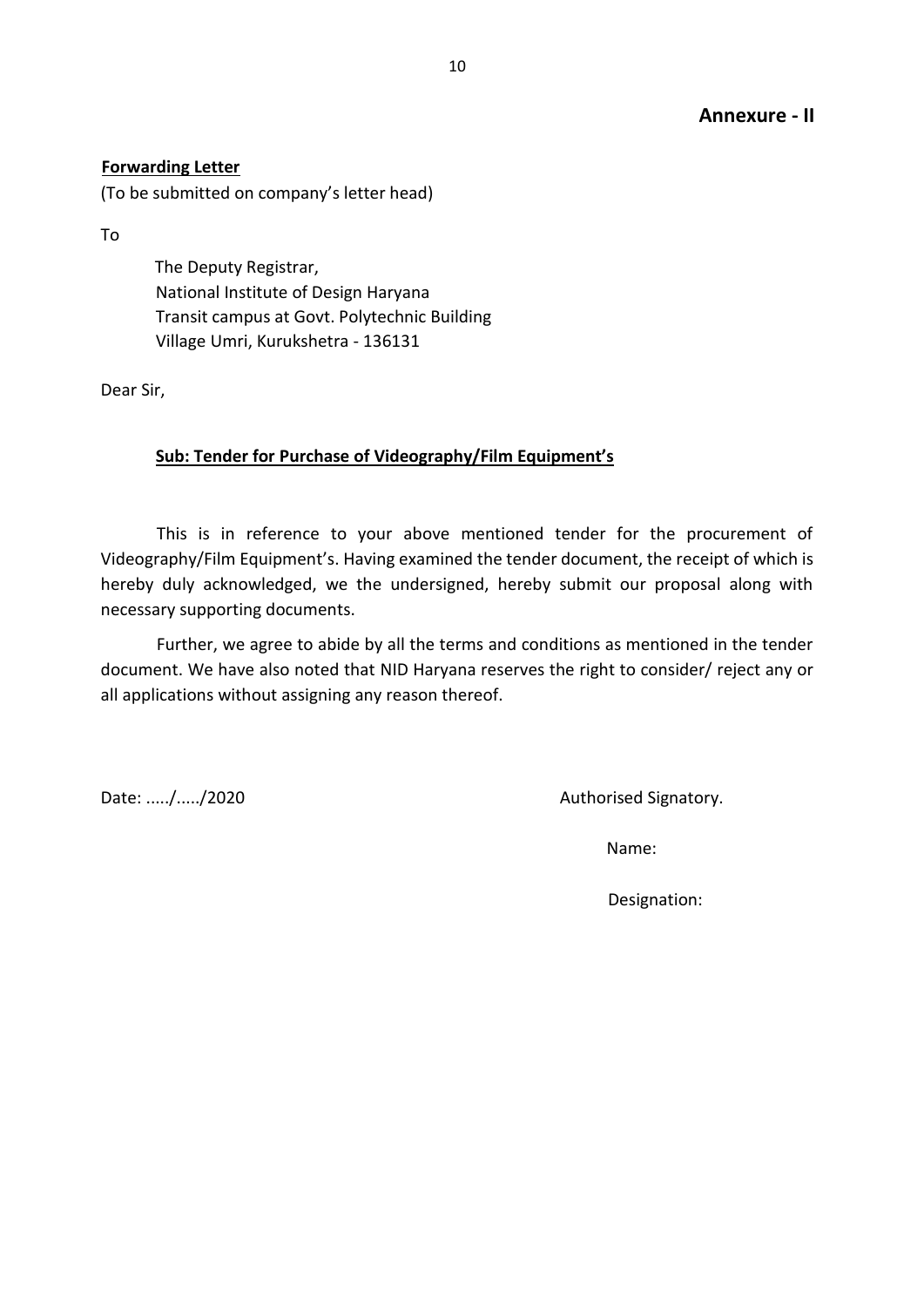#### **Annexure: III**

### **Technical Compliance Sheet**

**Camera** 

| S.<br>No       | Parameter                 | Specification                                      | Compliance<br>(Yes/No) |
|----------------|---------------------------|----------------------------------------------------|------------------------|
| $\mathbf{1}$   | <b>Type</b>               | Mirror less camera                                 |                        |
| $\overline{2}$ | <b>Recording Media</b>    | SD, SDHC and SDXC Memory Cards                     |                        |
| 3              | <b>Lens Mount</b>         | FE Mount                                           |                        |
| 4              | <b>Total Pixels</b>       | Approx. 61.0 megapixels                            |                        |
| 5              | <b>Recording Format</b>   | <b>MP4:</b>                                        |                        |
|                |                           | Movie: MPEG-4 AVC/H.264                            |                        |
| 6              | <b>Image Format</b>       | JPEG, RAW C-RAW                                    |                        |
|                |                           | Video: MP4 (Movie: MPEG4 AVC/H.264*; Audio:        |                        |
|                |                           | AAC Audio: Linear PCM)                             |                        |
| $\overline{7}$ | <b>AF Points</b>          | 567 points (phase-detection AF)                    |                        |
| 8              | <b>Focusing Mode</b>      | One-Shot AF, AI Servo AF, AI Focus AF              |                        |
| 9              | <b>ISO Speed Range</b>    | ISO 100-32000 equivalent, AUTO (ISO 100-12800,     |                        |
|                |                           | selectable lower limit and upper limit)            |                        |
| 10             | <b>Shutter Speeds</b>     | 1/8000 to 30 sec                                   |                        |
| 11             | <b>Drive Mode</b>         | Single shooting, High and Low-speed continuous     |                        |
|                |                           | shooting, Continuous shooting (panning), Silent    |                        |
|                |                           | single and continuous shooting, Continuous: self-  |                        |
|                |                           | timer, 10-sec. Self-timer/remote control, 2-sec.   |                        |
|                |                           | Self-timer/remote control                          |                        |
| 12             | <b>Shooting Modes</b>     | <b>Integrated Audio Speakers</b>                   |                        |
| 13             | <b>File Format</b>        | XAVC S, AVCHD format                               |                        |
| 14             | <b>4K Movie Recording</b> | Yes                                                |                        |
|                |                           |                                                    |                        |
| 15             | <b>Audio</b>              | <b>MICROPHONE</b>                                  |                        |
|                |                           | Built-in, stereo                                   |                        |
| 16             | <b>LCD Monitor Type</b>   | 7.5 cm (3.0-type) type TFT, liquid-crystal monitor |                        |
| 17             | <b>Touch Screen</b>       | supported                                          |                        |
| 18             | Connectivity              | Wi-Fi & Bluetooth connectivity                     |                        |
| 19             | Warranty                  | one year standard warranty                         |                        |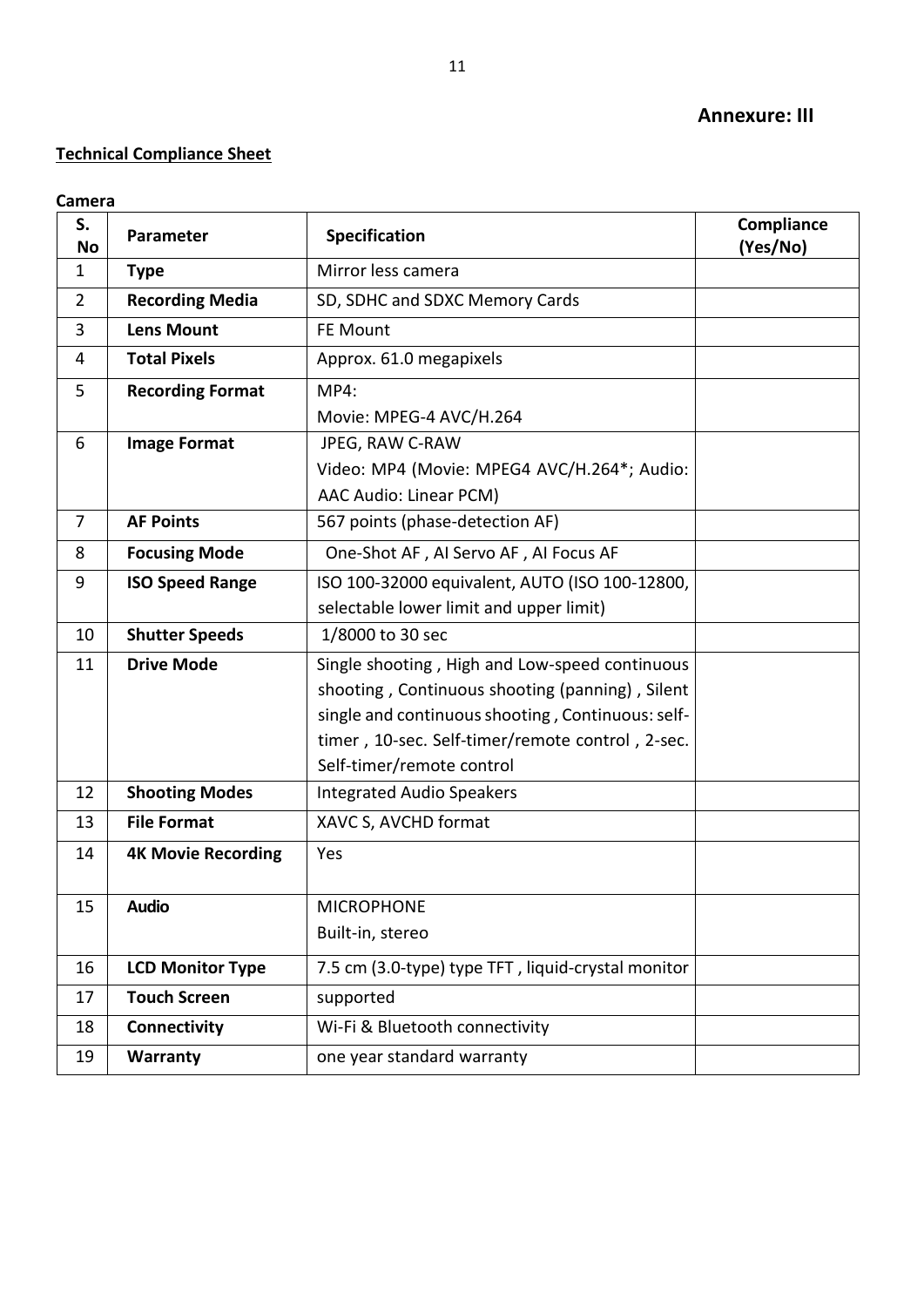#### **Lens 50mm**

|   | Type                    | Prime lens |  |
|---|-------------------------|------------|--|
|   | <b>Mount</b>            | FE.        |  |
| ာ | <b>Focal Length</b>     | 50 mm      |  |
| 4 | <b>Maximum Aperture</b> | f/1.8      |  |
| 5 | <b>Minimum Aperture</b> | f/22       |  |

#### **Lens 24-70mm**

|   | Type                    | Zoom lens |  |
|---|-------------------------|-----------|--|
| າ | <b>Mount</b>            | FF.       |  |
| 3 | <b>Focal Length</b>     | 24-70mm   |  |
| 4 | <b>Maximum Aperture</b> | f/2.8     |  |
| 5 | <b>Minimum Aperture</b> | f/22      |  |

#### **Lens 85mm**

|   | Type                    | Prime lens |  |
|---|-------------------------|------------|--|
|   | Mount                   | FE         |  |
| 3 | <b>Focal Length</b>     | 85 mm      |  |
| 4 | <b>Maximum Aperture</b> | f/1.4      |  |
| 5 | <b>Minimum Aperture</b> | f/22       |  |

#### **Lens 70-200mm**

|        | Type                    | Zoom lens |  |
|--------|-------------------------|-----------|--|
|        | Mount                   | FE.       |  |
| ີ<br>э | <b>Focal Length</b>     | 70-200mm  |  |
| 4      | <b>Maximum Aperture</b> | f/2.8     |  |
| 5      | <b>Minimum Aperture</b> | f/22      |  |

### **Lens 14mm**

|   | Type                    | Prime lens      |  |
|---|-------------------------|-----------------|--|
|   | <b>Mount</b>            | FE.             |  |
| 3 | <b>Focal Length</b>     | $14 \text{ mm}$ |  |
| 4 | <b>Maximum Aperture</b> | f/2.8           |  |
| 5 | <b>Minimum Aperture</b> | f/22            |  |

#### **Slider with Video Head**

|   | Type               | Camera stabiliser      |  |
|---|--------------------|------------------------|--|
|   | Length             | Approx. $100 - 120$ cm |  |
| 4 | <b>Head Type</b>   | Video Fluidic Head     |  |
| 5 | <b>Item Weight</b> | $1.75$ kg.             |  |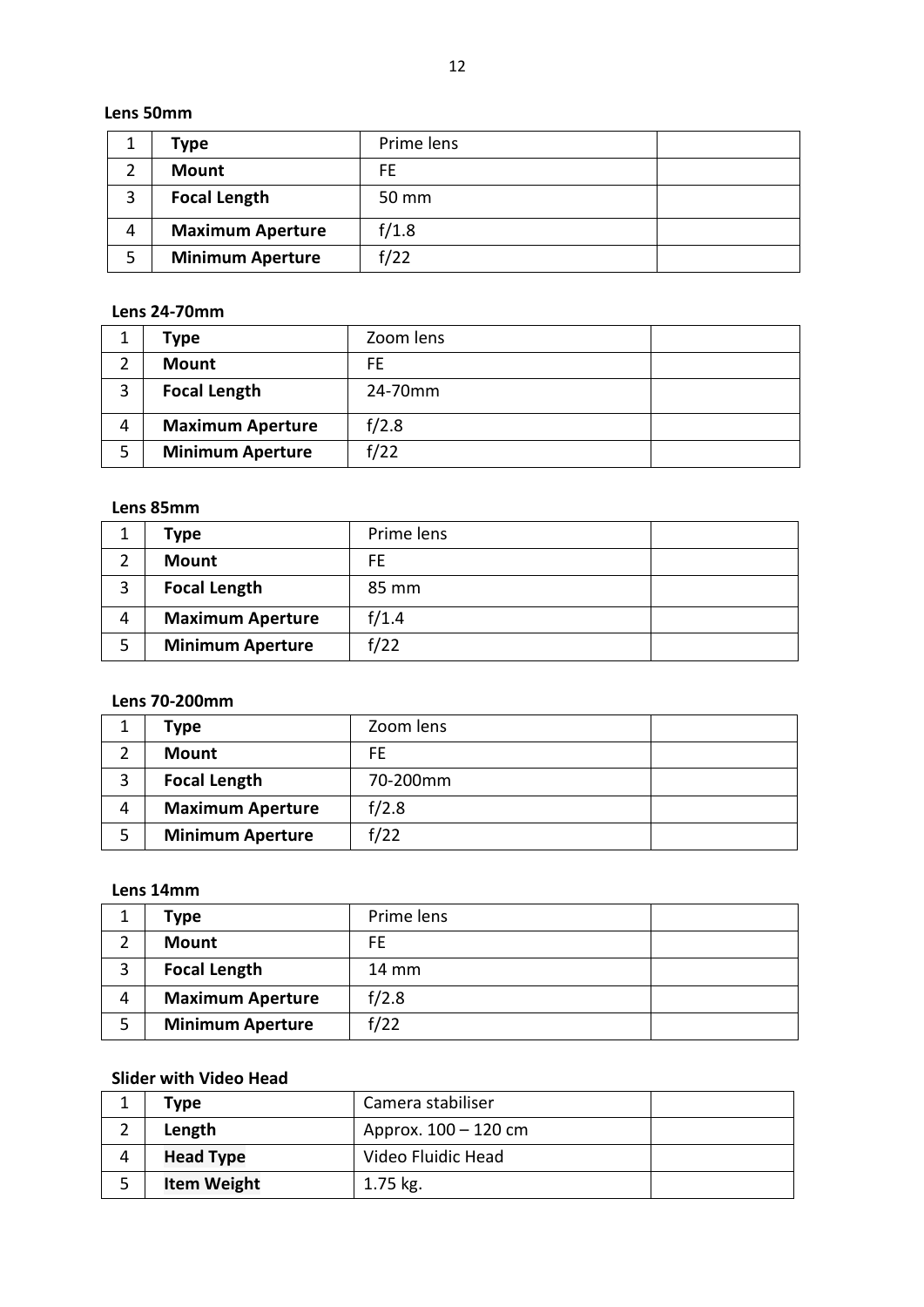| Type : |                        | Camera stabiliser arm & vest |  |
|--------|------------------------|------------------------------|--|
|        | <b>Head Dimensions</b> | 17.4cm x 10cm x 2.2cm        |  |
|        | <b>Camera Weighing</b> | Approx. 3.5 kg               |  |

#### **Gimbal-3 axis**

| Type                   |                       |  |
|------------------------|-----------------------|--|
| <b>Play Load</b>       | $650 - 4500$ gm       |  |
| <b>Gimbal Weight</b>   | 1.75 kg without plate |  |
| <b>Battery Runtime</b> | Approx. 5h            |  |

### **Tripod with Fluid Head**

|   | Type                  | Heavy metal tripod |  |
|---|-----------------------|--------------------|--|
| ∠ | <b>Item Weight</b>    | Approx. 5.1 Kg     |  |
| 4 | <b>Maximum Height</b> | Approx. 66.9"      |  |
|   | <b>Head Type</b>      | Fluid              |  |
|   |                       |                    |  |

#### **Reflector**

| Tvpe                       | Disc.                                       |  |
|----------------------------|---------------------------------------------|--|
| <b>Item Weight</b>         | $1.71$ Kg                                   |  |
| <b>Product Dimensions</b>  | $10 \times 10 \times 10$ cm                 |  |
| <b>Colors Of Surfaces</b>  | Translucent, Silver, Gold, White, and Black |  |
| <b>Oval Reflector Size</b> | 150 x 200 cm                                |  |

### **Baby light with stand**

| Type                      | Tungsten light            |  |
|---------------------------|---------------------------|--|
| <b>Material</b>           | Metal                     |  |
| Tube                      | Min.1000 wt. halogen tube |  |
| <b>Colour Temperature</b> | 3200 K                    |  |
| <b>Height Of Stand</b>    | 8 ft.                     |  |

#### **LED Panel Video Light**

|   | Type                      | Led light    |  |
|---|---------------------------|--------------|--|
|   | <b>Watts</b>              | Min.1000 wt. |  |
| 3 | <b>Power Supply</b>       | Ac supply    |  |
| 4 | <b>Colour Temperature</b> | 2800-6500k   |  |
|   | <b>Size</b>               | $1x1$ ft     |  |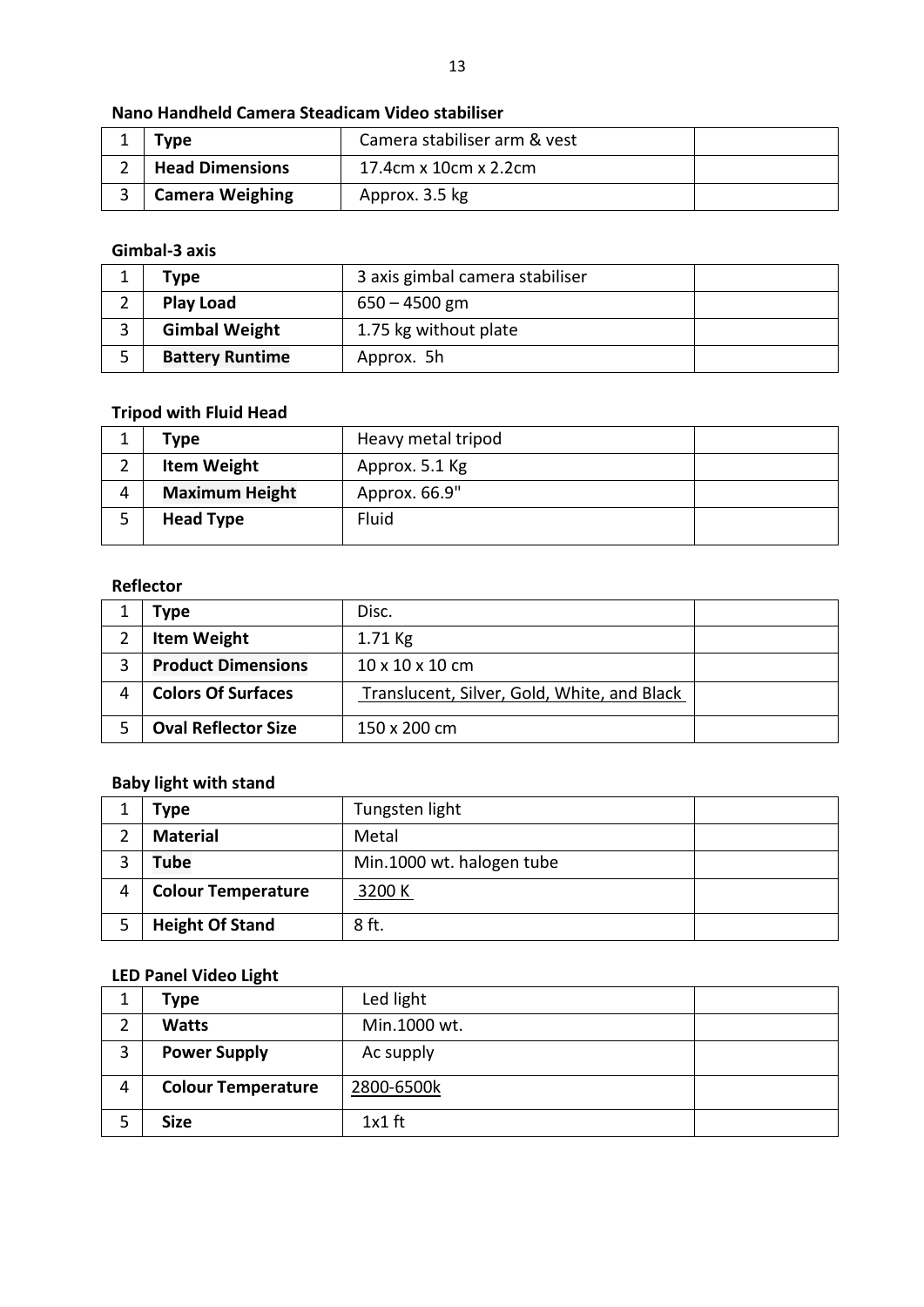### **Chroma kit**

|   | Type                | Green Screen                         |  |
|---|---------------------|--------------------------------------|--|
|   | Length              | Approx.9ft.-12 ft.                   |  |
| 3 | <b>Lights</b>       | Kino light / Led Light With Diffuser |  |
| 4 | <b>Stand</b>        | Metal                                |  |
| 5 | <b>Stand Height</b> | Approx. 8ft.                         |  |
| 6 | <b>Boom Rode</b>    | With Counter weight                  |  |

#### **Atomos**

| 1              | <b>Type</b>           | Display monitor                                                                                                                        |  |
|----------------|-----------------------|----------------------------------------------------------------------------------------------------------------------------------------|--|
| $\overline{2}$ | <b>Panel Type</b>     | <b>IPS-Type LCD</b>                                                                                                                    |  |
| 3              | <b>Display Size</b>   | $5.0'' / 12.7$ cm                                                                                                                      |  |
| 4              | <b>Resolution</b>     | 1920 x 1080                                                                                                                            |  |
| 5              | <b>Video</b>          | Type A (HDMI<br>2.0)<br>Output<br>1<br>x HDMI                                                                                          |  |
|                |                       | 1 x HDMI Type A (HDMI 2.0) Input                                                                                                       |  |
| 6              | <b>Video Format</b>   | HDMI (8/10-Bit 4:2:2), DCI 4K: 60/50/30/25/24<br>60/50/30/25/24,1080p:<br><b>UHD</b><br>120/60/50/30/25/24<br>1080i: 60/50,720p: 60/50 |  |
| 7              | <b>Storage</b>        | Minimum 500 gb                                                                                                                         |  |
| 8              | <b>Dc Input Power</b> | 6.2 to 16.8 VDC                                                                                                                        |  |
| 9              | <b>Battery Type</b>   | 1 x L-Series                                                                                                                           |  |